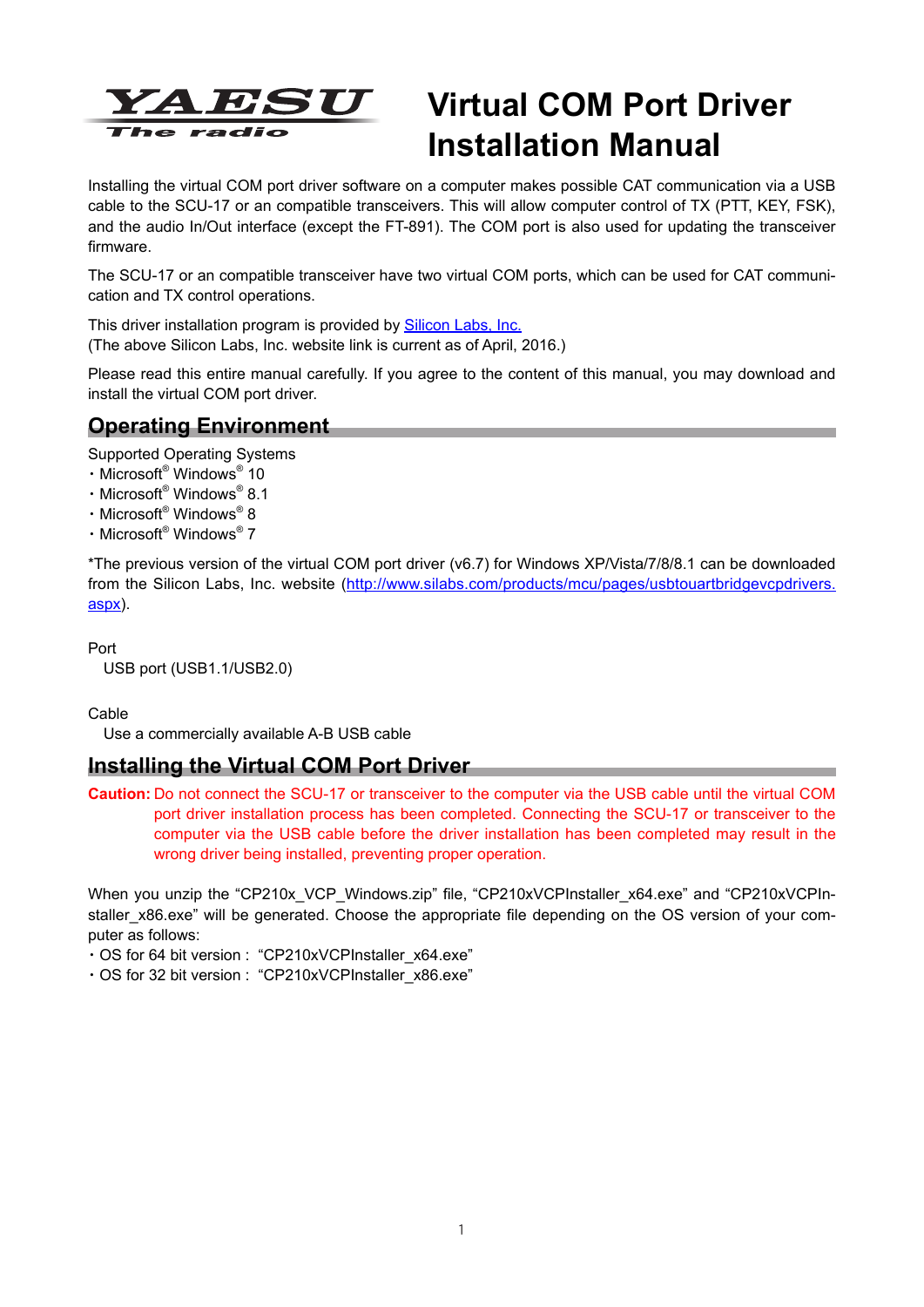The procedure for installing the virtual COM port driver on a Windows® 7 (64 bit version) system is shown below.

- 1. Start Windows® 7.
- 2. Shut down all running applications.
- 3. Unzip the downloaded (CP210x\_VCP\_Windows.zip) file.
- 4. Run the installation program (CP210xVCPInstaller\_x64.exe) by double-clicking it. The following window will appear. Click the "Yes (Y)" button.
	- \* If the OS version of your computer is 32 bit version, you must choose "CP210xVCPInstaller\_x86.exe"

|           | <b>User Account Control</b>                                                                               |                                                                      |  |  |  |
|-----------|-----------------------------------------------------------------------------------------------------------|----------------------------------------------------------------------|--|--|--|
| $\bullet$ | Do you want to allow the following program from an<br>unknown publisher to make changes to this computer? |                                                                      |  |  |  |
|           | Program name:<br>Publisher:<br>File origin:                                                               | CP210xVCPInstaller_x64.exe<br>Unknown<br>Hard drive on this computer |  |  |  |
|           | Yes<br>Show details<br>Nο                                                                                 |                                                                      |  |  |  |
|           |                                                                                                           | Change when these notifications appear                               |  |  |  |

5. The following window will be displayed. Click the "Next >" button.

| <b>Welcome to the CP210x USB to</b><br><b>UART Bridge Driver Installer</b><br>This wizard will help you install the drivers for your CP210x<br>USB to UART Bridge device. |
|---------------------------------------------------------------------------------------------------------------------------------------------------------------------------|
| To continue, click Next.                                                                                                                                                  |
| Next<br>Cancel<br>$<$ Back                                                                                                                                                |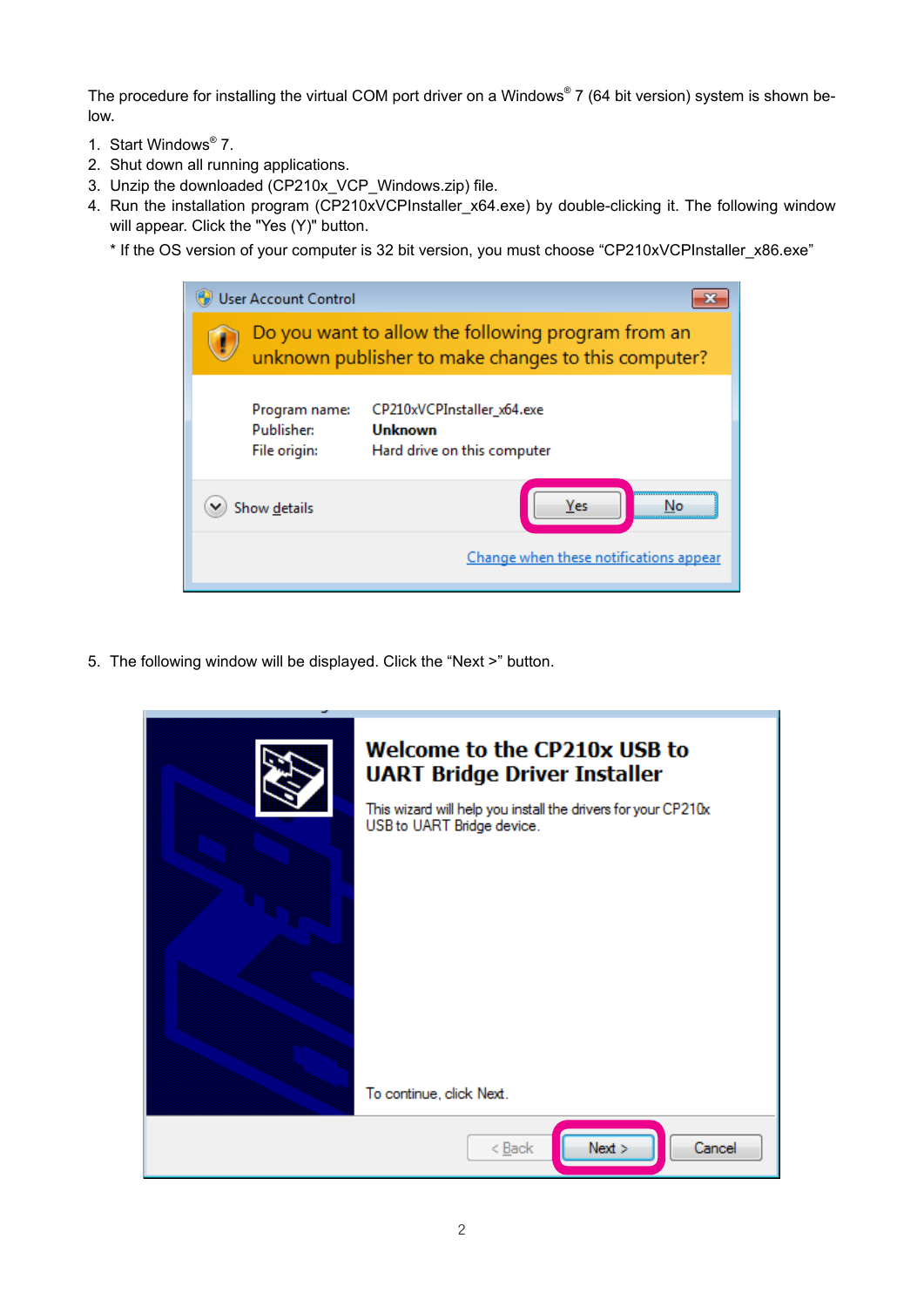6. The "License Agreement" window will be displayed. Please read the License Agreement, and, if you agree to the terms therein, click the check box next to "I accept this agreement", and click the "Next >" button.

| CP210x USB to UART Bridge Driver Installer |                                                                                                                                                                                                                                                                                                                                                                                                                                                                                                                                               |        |  |  |  |
|--------------------------------------------|-----------------------------------------------------------------------------------------------------------------------------------------------------------------------------------------------------------------------------------------------------------------------------------------------------------------------------------------------------------------------------------------------------------------------------------------------------------------------------------------------------------------------------------------------|--------|--|--|--|
| License Agreement                          |                                                                                                                                                                                                                                                                                                                                                                                                                                                                                                                                               |        |  |  |  |
|                                            | To continue, accept the following license agreement. To read the entire<br>agreement, use the scroll bar or press the Page Down key.<br><b>LICENSE AGREEMENT</b><br>SILICON LABS VCP DRIVER<br>IMPORTANT: READ CAREFULLY BEFORE AGREEING TO TERMS<br>THIS PRODUCT CONTAINS THE SILICON LABS VCP DRIVER AND<br>INSTALLER PROGRAMS AND OTHER THIRD PARTY<br>SOFTWARE TOGETHER THESE PRODUCTS ARE REFERRED TO<br>AS THE "LICENSED SOFTWARE". USE OF THE LICENSED.<br>SOFTWARE IS SUBJECT TO THE TERMS OF THIS LICENSE<br>Save As<br>Print<br>ent |        |  |  |  |
|                                            | Next<br>< Back                                                                                                                                                                                                                                                                                                                                                                                                                                                                                                                                | Cancel |  |  |  |

7. The "Completing the Installation of the CP210x USB to UART Bridge Driver" window will be displayed. Click the "Finish" button.

| CP210x USB to UART Bridge Driver Installer |                                                                               |                  |  |  |  |  |
|--------------------------------------------|-------------------------------------------------------------------------------|------------------|--|--|--|--|
|                                            | Completing the Installation of the<br><b>CP210x USB to UART Bridge Driver</b> |                  |  |  |  |  |
|                                            | The drivers were successfully installed on this computer.                     |                  |  |  |  |  |
|                                            | Driver Name                                                                   | <b>Status</b>    |  |  |  |  |
|                                            | √ Silicon Laboratories (sila                                                  | Device Updated   |  |  |  |  |
|                                            | < <u>B</u> ack                                                                | Finish<br>Cancel |  |  |  |  |

8. This completes the driver installation process.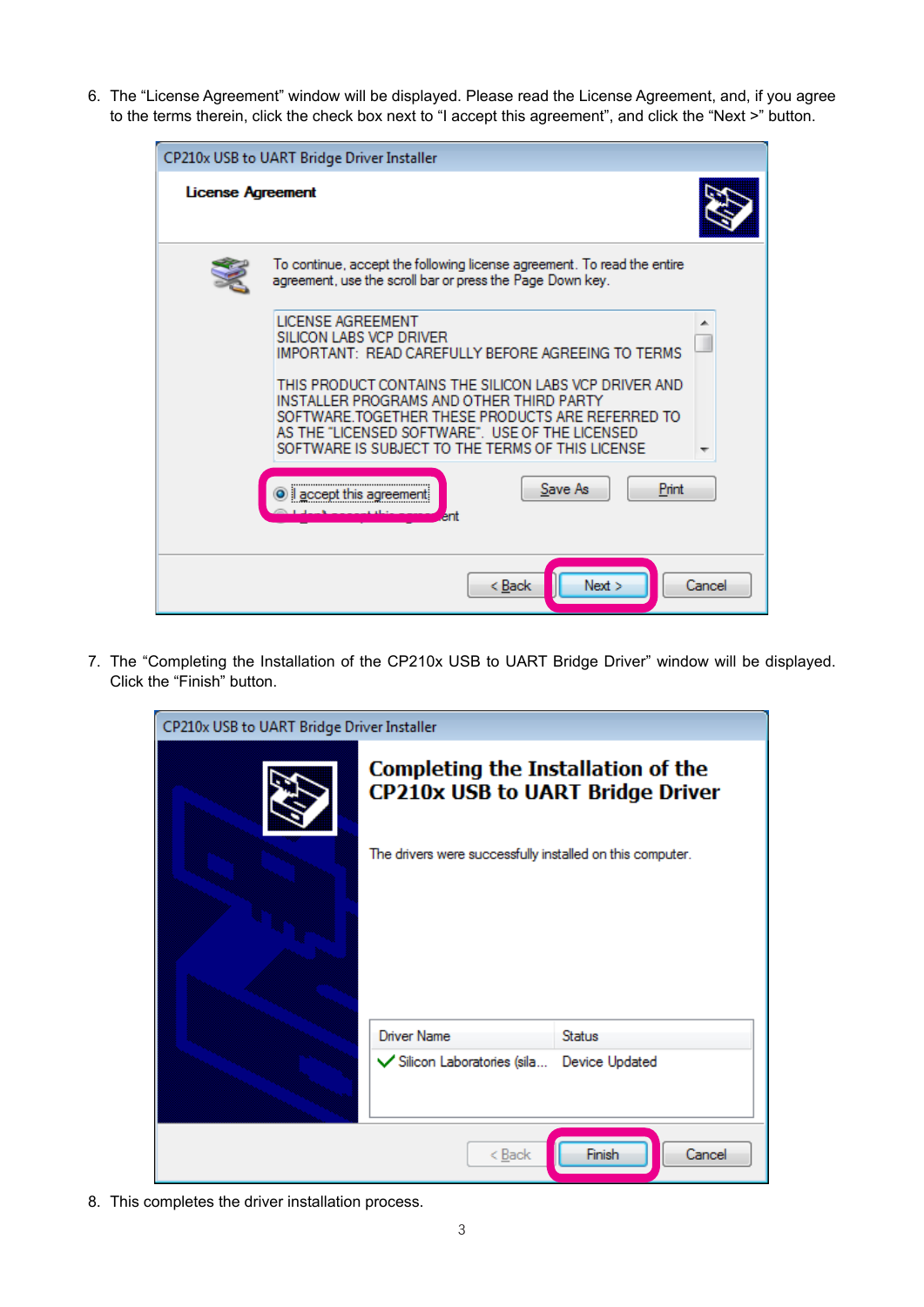# **Connecting the SCU-17 or Transceiver and the Computer**

・Connect the computer and the SCU-17

Connect the computer and the SCU-17 via USB cable.

A message such as the one below will be displayed, and the computer will recognize the new hardware and automatically begin device driver installation.

#### ・Connect the computer and the transceiver

Connect the computer and the transceiver via USB cable, and then turn the transceiver on.

A message such as the one below will be displayed, and the computer will recognize the new hardware and automatically begin device driver installation.



When "Your devices are ready to use" appears, installation has been completed.

A reboot confirmation window may be displayed on some computers. If this window appears, follow the onscreen instructions and reboot the computer.

Once the computer has been rebooted, the virtual COM driver and USB audio driver will be installed.

(The standard Windows® USB audio driver will be automatically installed, so you do not need to specify which driver to use.)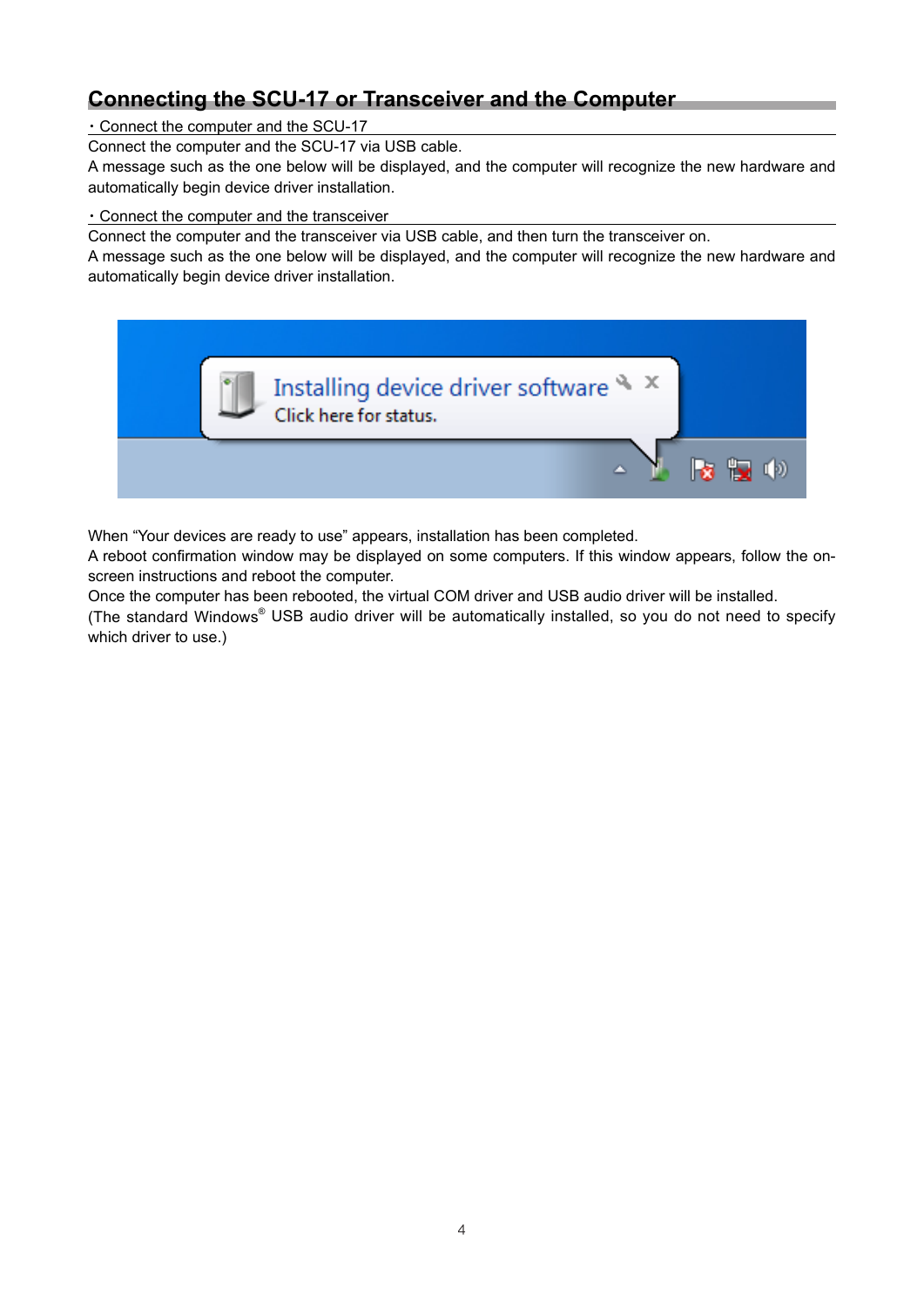### **How to Confirm the Installation, and the COM Port Number**

With the SCU-17 or transceiver and computer connected, confirm whether the virtual COM driver has been installed successfully.

The example below is for Windows® 7.

- 1. Click the Windows® "Start" button  $\rightarrow$  Right-click "Computer"  $\rightarrow$  Click "Properties (R)".
- 2. Click "Device Manager" on the window that appears.
- 3. On the Device Manager screen, double-click "Port (COM & LPT)".



 「Silicon Labs Dual CP210x USB to UART Bridge : Enhanced COM Port (COM5)」 「Silicon Labs Dual CP210x USB to UART Bridge : Standard COM Port (COM6)」 The number in the "(COM\*\*)" portion may vary from computer to computer.

The SCU-17 or an compatible transceiver contain two virtual COM ports, an Enhanced COM Port and a Standard COM Port. These ports offer the following functions.

- ・CAT communications and firmware updating ....... Enhanced COM Port
- ・TX control (PTT, KEY, FSK).................................. Standard COM Port

The above window shows that COM5 can be used for CAT communications and firmware updating, and COM6 can be used for TX control (PTT, KEY, FSK).

When performing software port configuration, select the COM port numbers that were confirmed using the procedure above.

#### **Caution:**

- ・If a "!" or "X" is displayed for the port on the Device Manager, uninstall and reinstall the virtual COM driver.
- ・If an SCU-17 or transceiver with a different serial number is connected and turned on, different COM port numbers will be assigned to it, making it possible to perform individual COM port configurations for separate transceivers.
- ・When using the USB cable for TX control, the transceiver may switch to the transmit mode when the computer is started.
- ・Always close the application on the computer before disconnecting the USB cable.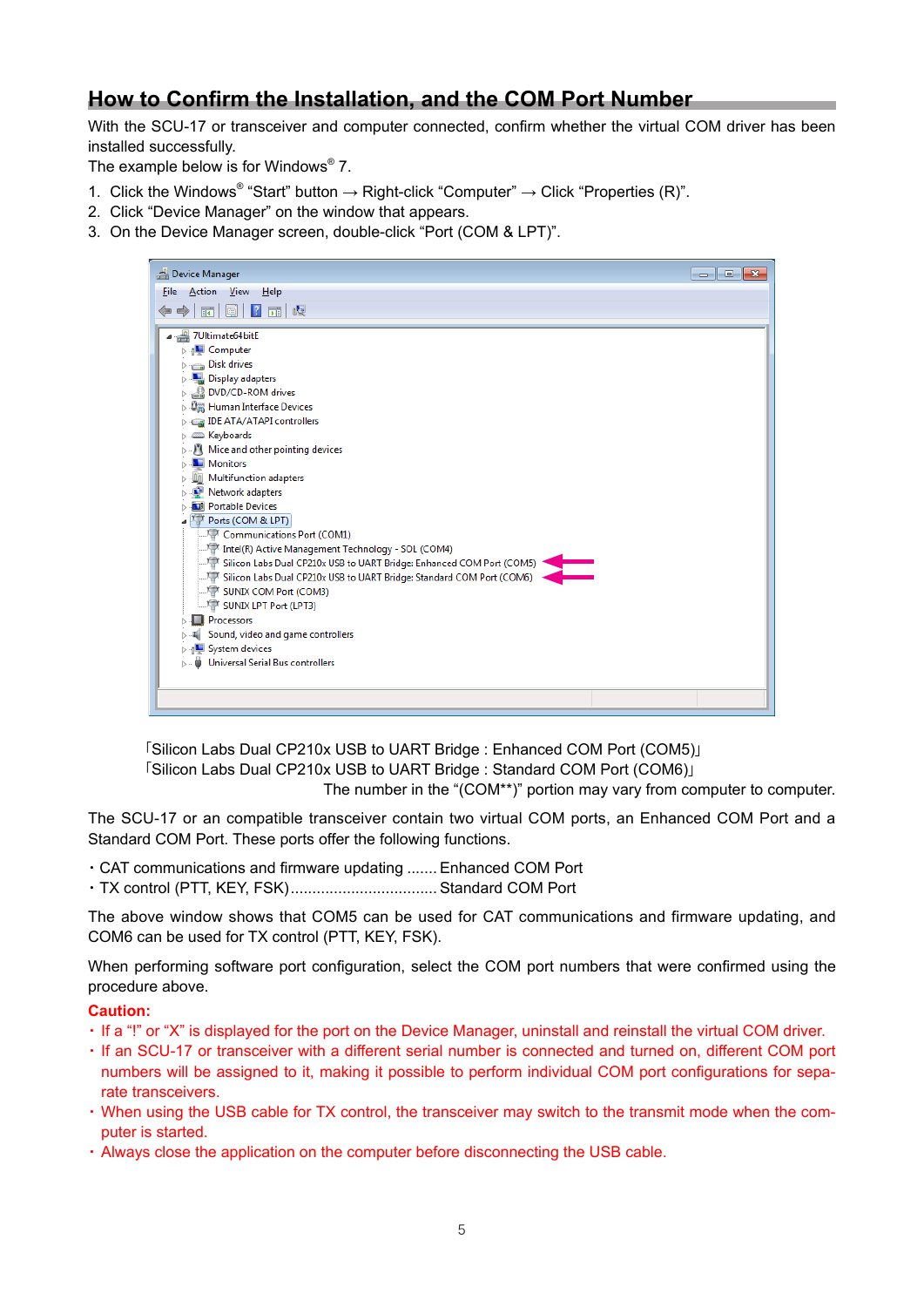# **Agree and Download**

Download the virtual COM port driver installation program from our download site if and only if you agree to all of the above.

The latest version of the virtual COM port driver can be downloaded from the Silicon Labs, Inc. website ([http://](http://www.silabs.com/products/mcu/pages/usbtouartbridgevcpdrivers.aspx) [www.silabs.com/products/mcu/pages/usbtouartbridgevcpdrivers.aspx](http://www.silabs.com/products/mcu/pages/usbtouartbridgevcpdrivers.aspx)).

Click "VCP Driver Kit" on the above website.

(The above Silicon Labs, Inc. website link URL is current as of March, 2016.)

## **Uninstalling the Driver**

The procedure for uninstalling the virtual COM port driver on a Windows® 7 system is shown below.

1. Click the Windows® "Start" button, and click "Control Panel".



- 2. Click "Uninstall or change a program".
- 3. Uninstall the following two programs.

"Silicon Laboratories CP210x USB to UART Bridge (Driver Removal)" "Windows Driver Package – Silicon Laboratories (silabenm) Ports (\*\*\*\*)"

|                                                                                    |                                                                                                                               |                                        |                          |               | $\Box$<br>$\Box$             | $-x$ |
|------------------------------------------------------------------------------------|-------------------------------------------------------------------------------------------------------------------------------|----------------------------------------|--------------------------|---------------|------------------------------|------|
|                                                                                    | > Control Panel > Programs > Programs and Features                                                                            |                                        | $-14$                    |               | Search Programs and Features | م    |
| <b>Control Panel Home</b><br>View installed updates<br>Turn Windows features on or | Uninstall or change a program<br>To uninstall a program, select it from the list and then click Uninstall, Change, or Repair. |                                        |                          |               |                              |      |
| off                                                                                | Uninstall/Change<br>Organize $\blacktriangledown$                                                                             |                                        |                          |               | 脏                            |      |
|                                                                                    | Name                                                                                                                          | Publisher                              | <b>Installed On</b> Size |               | Version                      |      |
|                                                                                    | <b>411</b> ATI Catalyst Install Manager                                                                                       | ATI Technologies, Inc.                 | 11/6/2012                | 22.4 MB       | 3.0.795.0                    |      |
|                                                                                    | <b>III</b> Intel(R) Network Connections Drivers                                                                               | Intel                                  | 11/6/2012                | 916 KB        | 15.4                         |      |
|                                                                                    | Intel® Management Engine Components                                                                                           | <b>Intel Corporation</b>               | 11/6/2012                | 20.4 MB       | 7.0.0.1144                   |      |
|                                                                                    | Microsoft Visual C++ 2008 Redistributable - x86 9.0.3                                                                         | <b>Microsoft Corporation</b>           | 3/25/2013                | <b>608 KB</b> | 9.0.30729                    |      |
|                                                                                    | ID PL-2303 USB-to-Serial                                                                                                      | <b>Prolific Technology INC</b>         | 3/16/2013                |               | 1.7.0                        |      |
|                                                                                    | Realtek High Definition Audio Driver                                                                                          | Realtek Semiconductor Corp.            | 11/6/2012                |               | 6.0.1.5883                   |      |
|                                                                                    | Renesas USB Development Tools Driver                                                                                          | <b>Renesas Electronics Corporation</b> | 3/25/2013                |               | 1.00.01                      |      |
|                                                                                    | <b>E SUNIX Multi-IO Controller</b>                                                                                            | SUNIX Co., Ltd.                        | 11/6/2012                |               | 7.2.0.0                      |      |
|                                                                                    | Windows Driver Package - Renesas Electronics Corpo                                                                            | Renesas Electronics Corporation        | 3/25/2013                |               | 07/01/2010 1.1.9.0           |      |
|                                                                                    | X Windows Driver Package - Silicon Laboratories (silabe Silicon Laboratories                                                  |                                        | 4/10/2013                |               | 12/10/2012 6.6.1.0           |      |
|                                                                                    |                                                                                                                               |                                        |                          |               |                              |      |
|                                                                                    | Silicon Laboratories Product version: 12/10/2012 6.6.1.0                                                                      |                                        |                          |               |                              |      |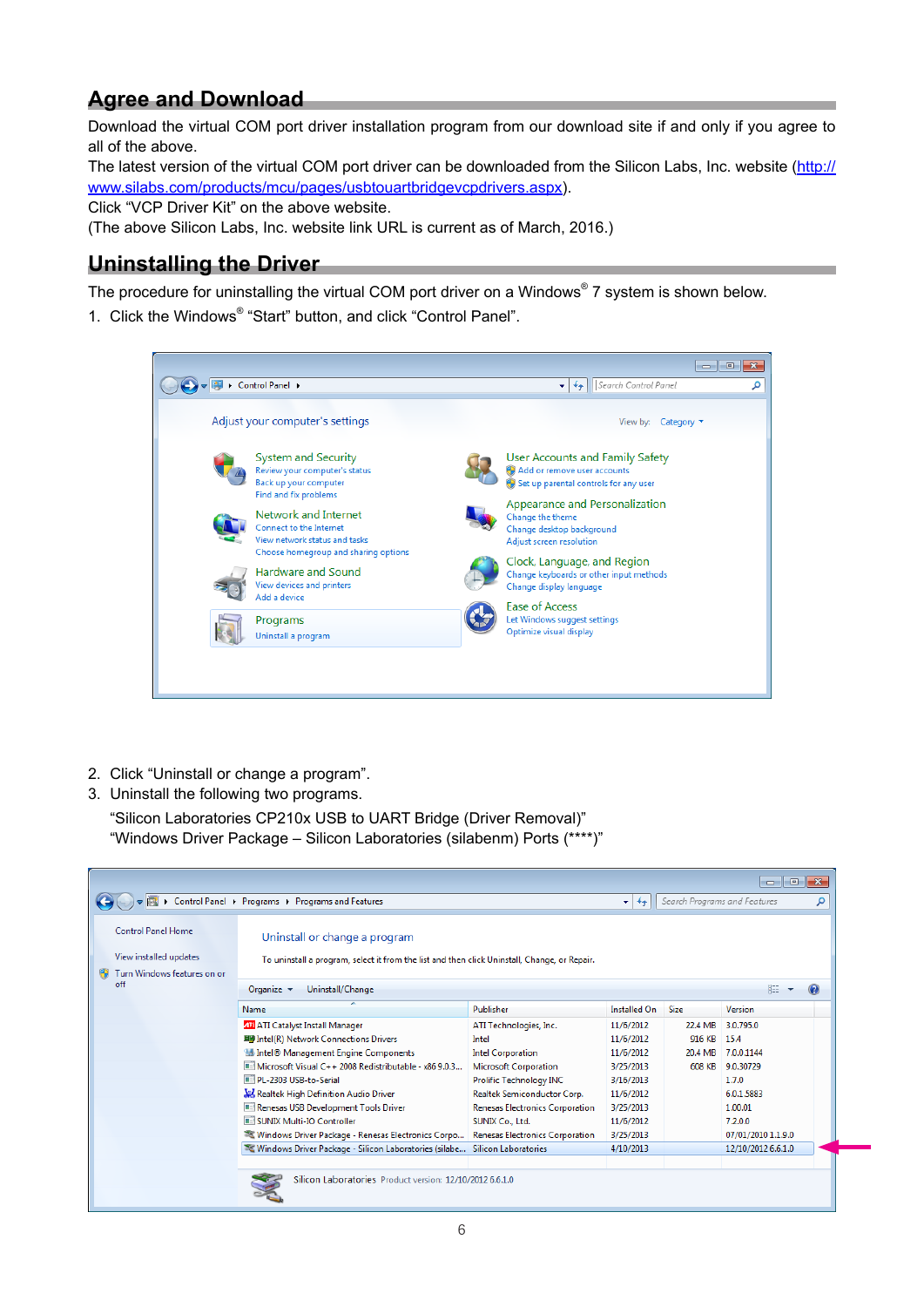- 4. First, double-click "Silicon Laboratories CP210x USB to UART Bridge (Driver Removal)".
- 5. Uninstall by following the on-screen instructions.
- 6. When the uninstall process has been completed, double-click "Windows Driver Package Silicon Laboratories (silabenm) Ports (\*\*\*\*)" to uninstall.
- 7. The following window will appear. Click the "Yes (Y)" button.



8. Follow the on-screen instructions. If a message appears indicating that the system should be rebooted, follow the on-screen instructions and reboot the computer.

Microsoft®, Windows®, Windows® XP, Windows Vista®, Windows® 7, Windows® 8, Windows® 8.1 and Windows<sup>®</sup> 10 are registered trademarks of Microsoft Corporation in the United States and other countries.